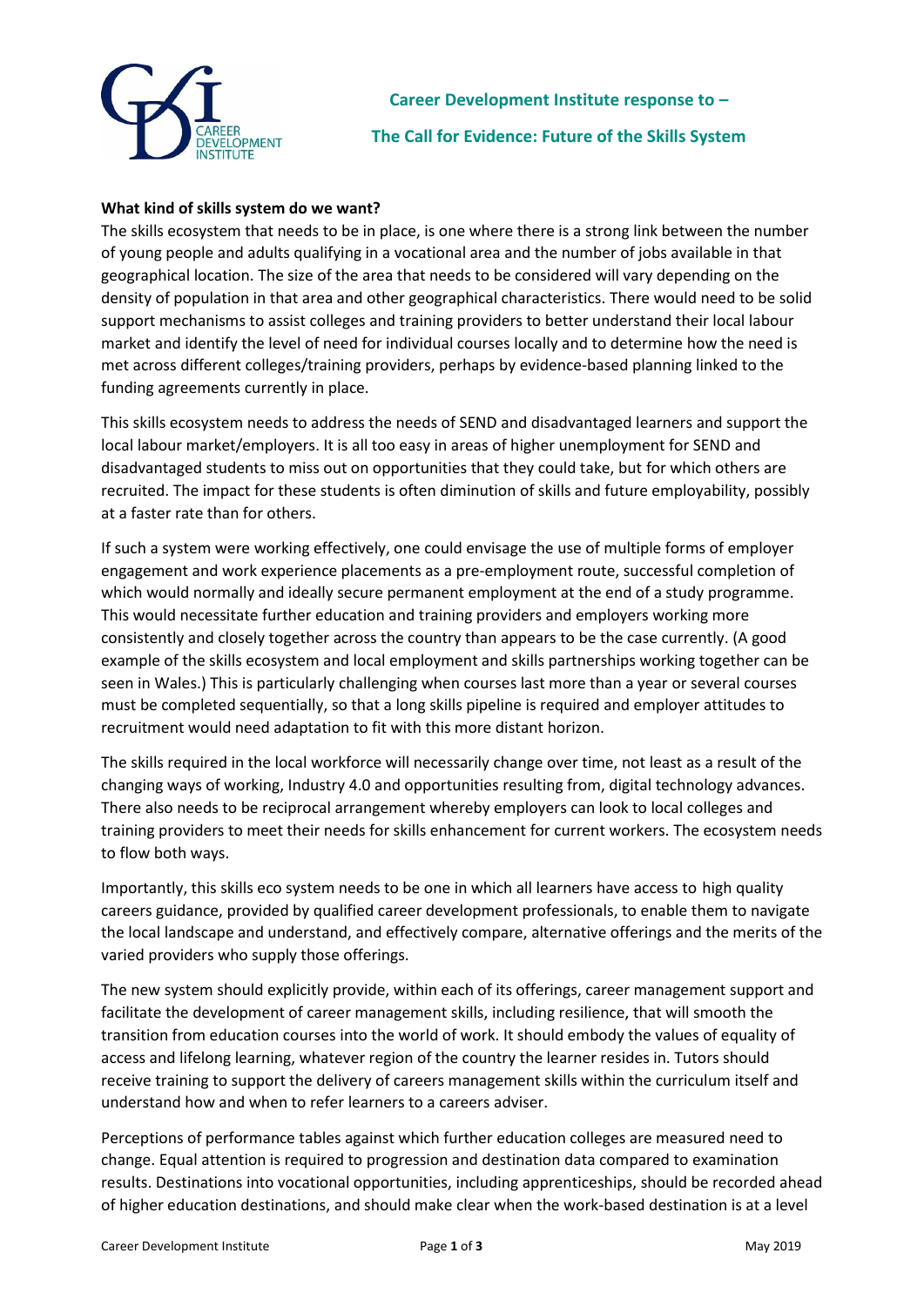that reflects a progression from the education level achieved within the study programme. This seems to be the true measure of skills success.

The Career Development Institute is the UK-wide professional body for the career development sector. We would be keen to support the introduction of a new skills system and could assist with local projects and pilots as well as with the co-creation of national vocationally based study programmes which develop employability and career management skills. These activities could be undertaken on a partnership basis.

CDI Members will take an active role locally to provide a clear route from study programmes to the world of work, assisting learners to develop links with local employers through work experience and other opportunities to gain exposure to the workplace. Our members would also assist students to develop employability skills and career management skills outside their formal studies, enabling them to make decisions based on the local labour market as it changes.

There is a further, unique role for careers professionals in the skills ecosystem. Careers advisers collect a lot of intelligence from their guidance interviews about what skills individuals are hoping to, or need to, develop. Along with intelligence on the needs of the labour market and of employer, this intelligence on the interests of potential students should also be fed into decisions about courses to offer.

#### **To what extent is the current system effective?**

The organisation and funding of the current system encourages colleges to compete for students rather than focussing on what is in the best interests of an individual learner. Financial or other incentives should support individuals to move more freely between the institutions and the courses they provide, which would better enable each individual to pursue the combination of sequential options that are right for them.

The implementation of the Gatsby benchmarks if properly and effectively monitored, will deliver more encounters with employers, their workplaces and with further and higher education, making continuation by default from one level to the next level on the same career path and with the same institution less likely.

Work experience has two functions – to introduce learners to the world of work and then to explore potential careers. Employers and colleges need to work more closely together to ensure quality provision of relevant work experience and ensure that meaningful learning occurs during the placement. All too often the student takes a work placement unrelated to their area of study and with an employer who is not within the industry sector in which they wish to work. This reduces the learning and weakens the opportunity to make future career decisions as a result of that exposure to the world of work. Pre-placement briefing and debriefing for learners and employers is hugely important so both parties maximise the value of the experience.

SEND learner experiences in areas of high unemployment can mean they move from a five-year learning programme where personal development has been achieved, to attending a day centre where those skills are gradually lost. Work is required to give these individuals more opportunities without being in direct competition with other job seekers.

### **What do we need to do?**

Often learners are open to a range of possibilities to progress into learning and from there to employment. More should and could be done at a local level to treat study programme cohorts as a supply chain into local employment, encouraging students, through encounters with qualified careers advisers to opt for courses that could successfully gain them meaningful employment when completed.